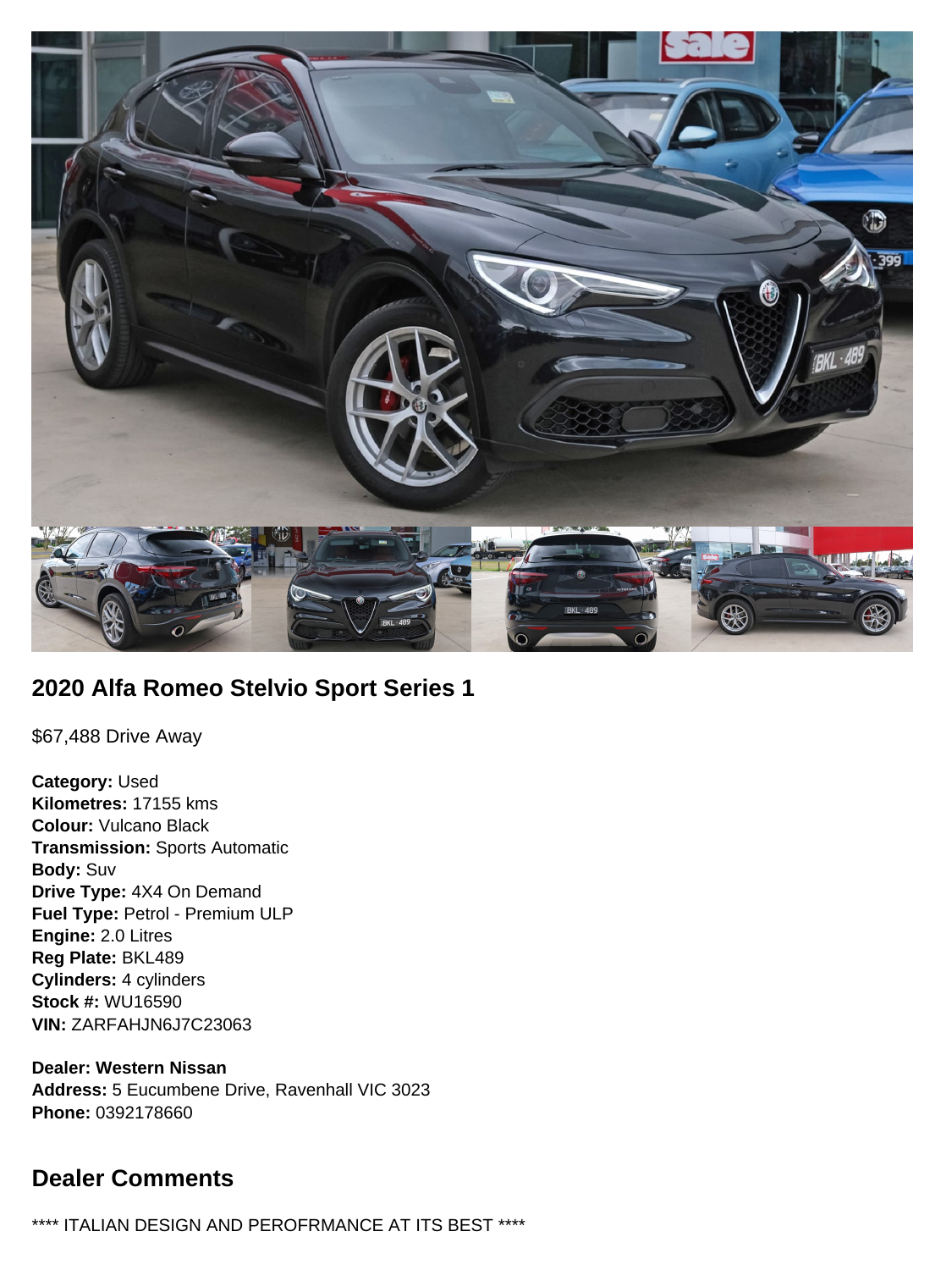• We are NOW OPEN for test drives and vehicle inspections, make your appointment now. LOOK, SEE, TEST DRIVE and Buy with confidence and safety, we are also a "CLICK and COLLECT' Licenced Company that offers FREE Transport delivery to your door anywhere in Melbourne. We still offer easy contactless methods for vehicle purchases, trade-ins and on-line free finance score and repayment obligation free. Great prices and deals at our Dealership or deal direct with on-line sales. All cars come with the VACC Guarantee for title, and a Road Worthy Certificate including oil and filter replacement. Contact us now...

\*\*\*\* ALFA ROMEO STELVIO \*\*\*\*

HEATED LEATHER SEATS

APPLE CAR PLAY

REVERSE CAMERA

PERFORMANCE MODE SELECTION

AND MUC MUCH MORE

WE ARE A 4 X AWARD WINNING NISSAN DEALERSHIP LOCATED 25MIN NORTH WEST OF THE CBD ON THE HWY

\* If the price does not contain the notation that it is "Drive Away No More to Pay", the price may not include additional costs, such as stamp duty and other government charges. Please confirm price and features with the seller of the vehicle.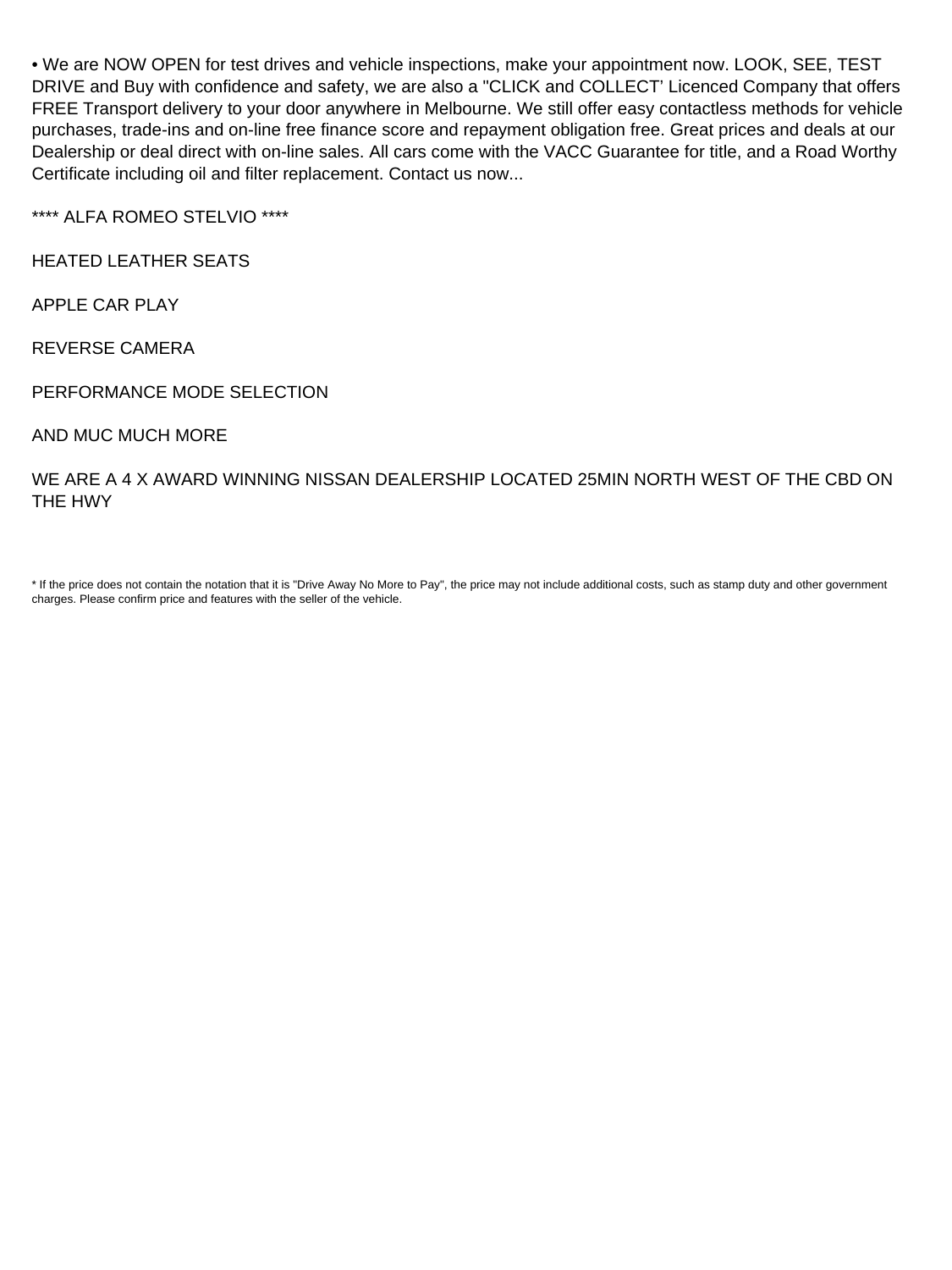# **Features and Specifications**

## **Audio, Visual & Communication**

Smart Device App Display/Control Smart Device Integration - Android Auto Audio - Aux Input USB Socket 8 Speaker Stereo Bluetooth System Multi-function Control Screen - Colour Radio - Digital (DAB+)

## **Instruments & Controls**

Tyre Pressure Monitoring:- with logging/display North Controllery Digital Instrument Display - Partial GPS (Satellite Navigation)

Smart Device Integration - Apple CarPlay **Audio - Aux Input Socket (MP3/CD/Cassette)** 

Speed Limiter Speed Zone Reminder - Road Sign Recognition

#### **Interior**

Gloss Finish Window Surrounds - Exterior Leather Gear Knob Leather Seats - Partial Leather Steering Wheel Metallic Finish Interior Inserts **Pedals - Sports** Pedals - Sports

## **Lights & Windows**

Headlamp Washers **Headlamps - Active (Cornering/steering)** Headlamps - Active (Cornering/steering) Headlamps - Bi-Xenon (for low & high beam) Headlamps Automatic (light sensitive) Heat Insulated - Windscreen Lighting - Exterior Side Lighting - Exterior Side Power Windows - Front & Rear Rain Sensor (Auto wipers) Rear View Mirror - Electric Anti Glare **Rear Windows - Extra Dark/Privacy** Rear Wiper/Washer

# **Safety & Security**

Airbags - Head for 2nd Row Seats Seatbelt - Load Limiters 1st Row (Front) Airbags - Side for 1st Row Occupants (Front) Seatbelt - Pretensioners 1st Row (Front) Seatbelt - Pretensioners 1st Row (Outer Seats) Seatbelts - Lap/Sash for 5 seats Alarm with Motion Sensor Alarm with Tow Away Protection Warning - Driver Fatigue Warning - Rear Cross Traffic (when reversing) Warning - Road Sign Display Blind Spot Sensor Blind Spot with Active Assist **Brake Assist** Brake Assist Brake Emergency Display - Hazard/Stoplights **Camera - Rear Vision** ABS (Antilock Brakes) The Contral Locking - Key Proximity Central Locking - Remote/Keyless Collision Mitigation - Forward (High speed) Collision Mitigation - Forward (Low speed) Collision Warning - Forward Control - Electronic Stability Control - Hill Descent Control - Park Distance Front Control - Park Distance Rear

Daytime Running Lamps **Headlamp - High Beam Auto Dipping** High Beam Auto Dipping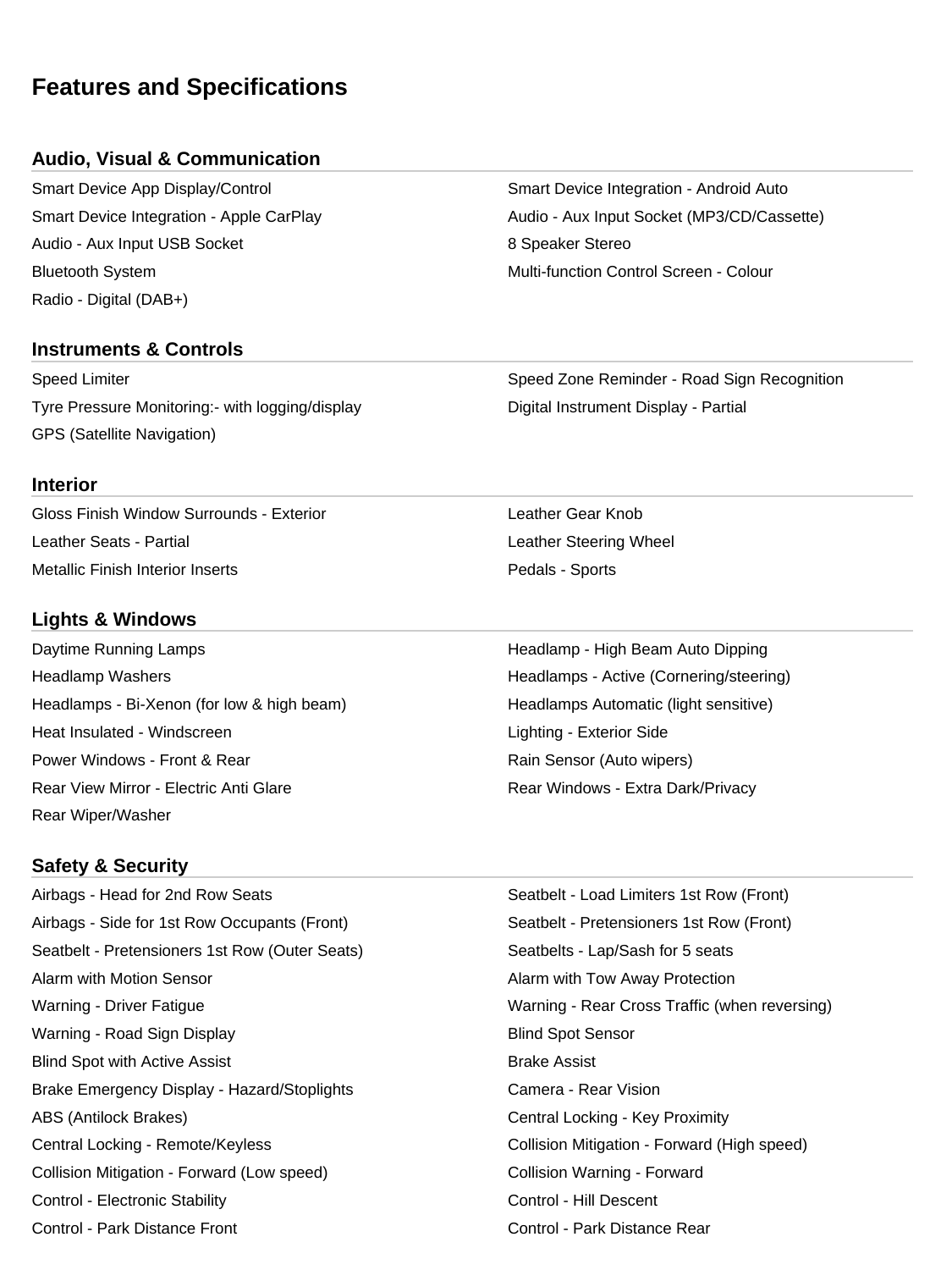Control - Pedestrian Avoidance with Braking Control - Traction Driver Attention Detection EBD (Electronic Brake Force Distribution) Engine Immobiliser **Airbag - Driver** Airbag - Driver Hill Holder Lane Departure Warning Lane Keeping - Active Assist Airbag - Passenger

Parking Assist - Graphical Display And Airbags - Head for 1st Row Seats (Front)

#### **Seating**

Seat - Bolsters Adjustable for Driver Seat - Bolsters Adjustable for Front Passenger Seat - Driver with Electric Lumbar Seat - Height Adjustable Driver Seat - Height Adjustable Passenger Seat - Passenger with Electric Lumbar Seat - Rear Opening for Skis/boot access Seats - 2nd Row Split Fold Sports Seats - 1st Row (Front) Electric Seat - Drivers with Memory Electric Seat - Passenger Headrests - Adjustable 1st Row (Front)

#### **Fuel**

Engine - Stop Start System (When at idle)

#### **Steering**

Multi-function Steering Wheel **Power Steering - Electric Assist** Power Steering - Speed Sensitive

#### **Body**

Roof Rails

#### **Suspension**

Control - Electronic Damper

#### **Transmission & Drivetrain**

Sports Gear Stick - Short Throw **Driving Mode - Selectable** Gear Shift Paddles behind Steering Wheel

## **Wheels & Tyres**

19" Alloy Wheels **Tyre Repair Kit** 

### **Brakes**

Calipers - Front 2 Spot Calipers - Painted Front Disc Brakes Rear Ventilated Park Brake - Electric

# **Electrical**

12V Socket(s) - Auxiliary

Headrests - Adjustable 2nd Row x2 **Heated Seats - 1st Row** 

Steering Wheel - Sports **Adjustable Steering Col.** - Tilt & Reach

Calipers - Painted Rear **Disc Brakes Front Ventilated** Calipers - Painted Rear Disc Brakes Front Ventilated